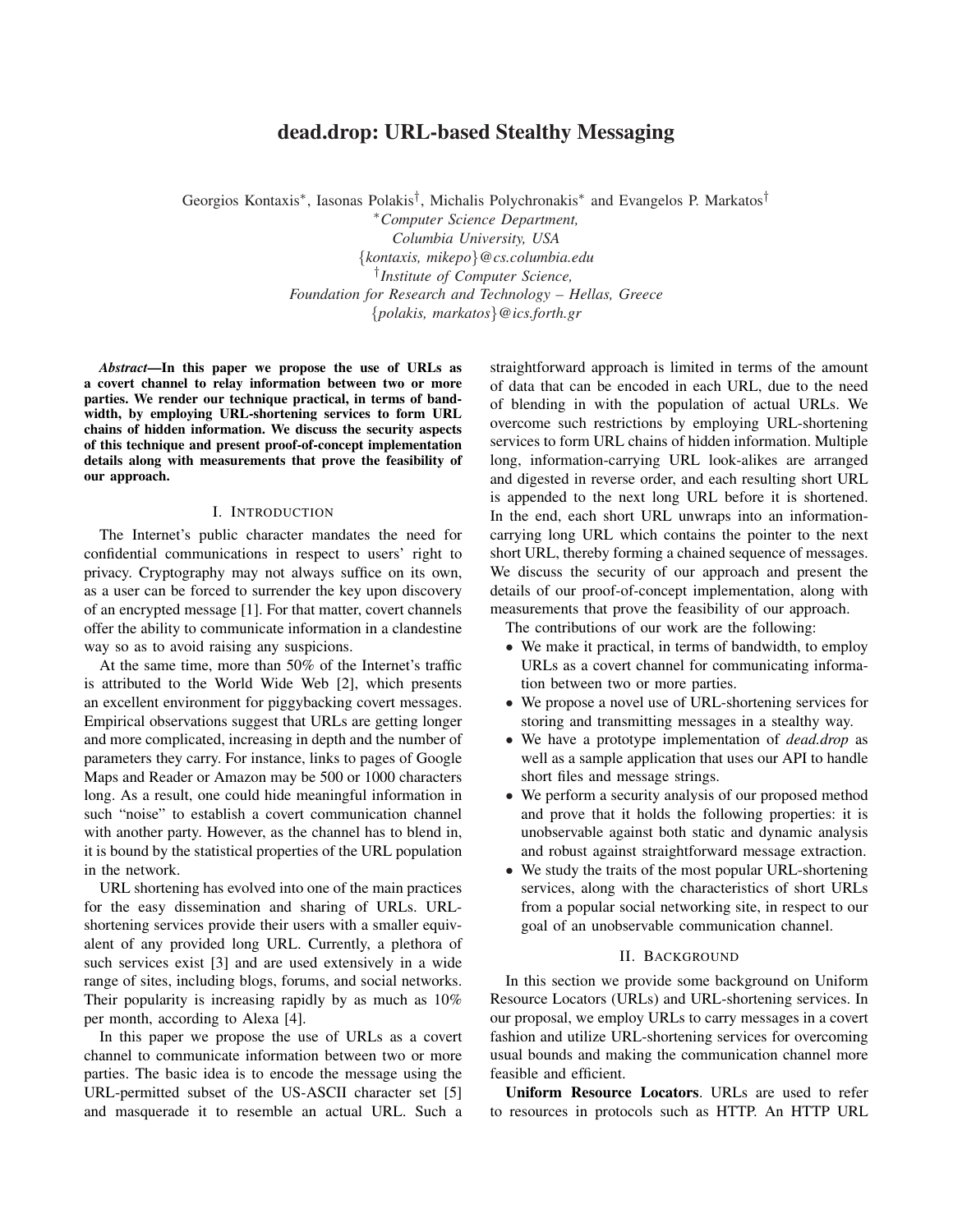is comprised of the host part, identifying the network host serving content (e.g., web server), an absolute path to the resource requested (separated by slashes), and finally the query part, which begins with the question mark character and may contain data to be transmitted towards the network host. Such data is split into variables separated by the ampersand  $(\&)$  character. Furthermore, HTML pages may contain bookmarks to their content for easier user access. Appending the hash (#) character and the name of a bookmark at the end of an HTTP URL is acceptable so that the browser will navigate to the specified bookmark once the HTML content is loaded. Overall, a typical HTTP URL resembles the format http://host/subfolder/p. html?var1=val1&var2=val2#chapter2. URLs are written in a subset of the US-ASCII character set: alphabet letters, digits, the character plus  $("+")$ , period  $("")$  and hyphen  $("-)$  are allowed. The rest of the ASCII characters are either part of the control set or unsafe and must be encoded in a hexadecimal representation. While originally only a few characters needed to be written in HEX, today it is common practice for URLs to contain non-Latin characters, e.g., to use words in Greek or Japanese. Such strings are written using the Unicode Transformation Format (UTF [6]) and then represented in hexadecimal form as the respective byte values do not fall within the acceptable character set. As a result, URLs like http://example.gr/%CE%B1%CE%B2%CE%B3/ %CE%B4%CE%B5%CE%B6.html are not only common but may dominate network traffic at a local scale.

According to the RFC [7] for the HTTP protocol, there is no a priori limit for a URL's length. Microsoft has placed a limit [8] of 2,048 characters on the Internet Explorer browser. Empirical data on browsers like Mozilla Firefox and Google Chrome suggest that they can handle URLs that span to tens or even hundreds of thousands of characters. Furthermore, there is no specified limit on the depth of the URL (i.e., length of the path segment) or the number of variables or their maximum length. Such properties are implementation-specific and depend on the file system, web server instance and application running each time on the content host.

As mentioned earlier, URLs are resource locators, meaning that one describes a resource on a host computer and that resource may or may not exist. For instance, http://www.example.com/page1.html may exist and return an HTML page and http://www.example.com/page2.html may not and yet both URLs are considered valid in syntax. Therefore, the only way to evaluate a URL is by trying to access the resource it describes. Even then, a failure is acceptable as it is common for resources to be relocated or mistyped (e.g., user makes a spelling error while typing a URL in the browser). Furthermore, what happens when a requested resource is not available depends upon the implementation of the specific web server and application. For instance, the web server may respond with a default HTML page (e.g., the contents of the home page) or a page with an application-specific error string. It may also respond with an HTTP error 404 "Not Found" or with an HTTP 301 redirection message to a default valid resource (e.g., URL of the home page). Therefore, it is very difficult to determine an actual URL from a look-alike URL as access requests may fail silently. Even if they fail, such behavior is not definitive for characterizing a URL-like scheme. Even if there are a few cases that a fake URL path returns a standard type of error, when it comes to URL parameters (or query variables), server behavior is ever more relaxed: invalid variable values may be simply ignored or return an application-specific error string. Unknown variables will always be ignored. Finally, while hash locators (#) are never transmitted to the server as part of a request, it is acceptable for URLs to carry one of unspecified length as they having meaning inside the web browser.

Overall, we consider it very hard to distinguish a lookalike URL (i.e., encoded information masqueraded to follow the same structure) from an actual URL. Such identification is hard by statically examining the two strings, such as checking for a similar length and number of parameters. Also, as mentioned earlier, it is hard to dynamically distinguish them by attempting to access the resource they are supposed to refer to. In light of that, we propose the use of messages encoded in look-alike URLs and their subsequent transmission or storage in a shared space, to form a covert communication channel.

In order for look-alike URLs to be indistinguishable from actual URLs in static analysis, they must carry the same statistical properties in terms of structure (i.e., length, depth, parameters). One could argue that obeying these properties severely limits the bandwidth of the communication channel. For that matter, we employ URL-shortening services to implement URL chains. We will now discuss such services and present the concept of URL chains in section III.

URL-shortening Services. URL shortening services provide a persistent mapping from a long URL to a short one. Their contribution resides in the fact that they provide an efficient way for users to share long HTTP addresses. Instead of posting the original URL, a short address that redirects to the original one is supplied by the service and can be posted in web pages, blogs, forums, social networking sites, e-mails and instant messengers that are either incapable of handling long inputs or inefficient in presenting them. For example, if the user submits http://www.this.is.a.long.url. com/indeed.html to bit.ly, a prominent shortening service, it will return the following short URL: http://bit.ly/dv82ka. Any future access to http://bit.ly/dv82ka will be redirected, by bit.ly, to the original URL through an "HTTP 301 Moved Permanently" response [7]. For any given input, the returned short URL is comprised of an identifier 5–7 characters long under the domain of the service. Some of these services return a random short URL while others also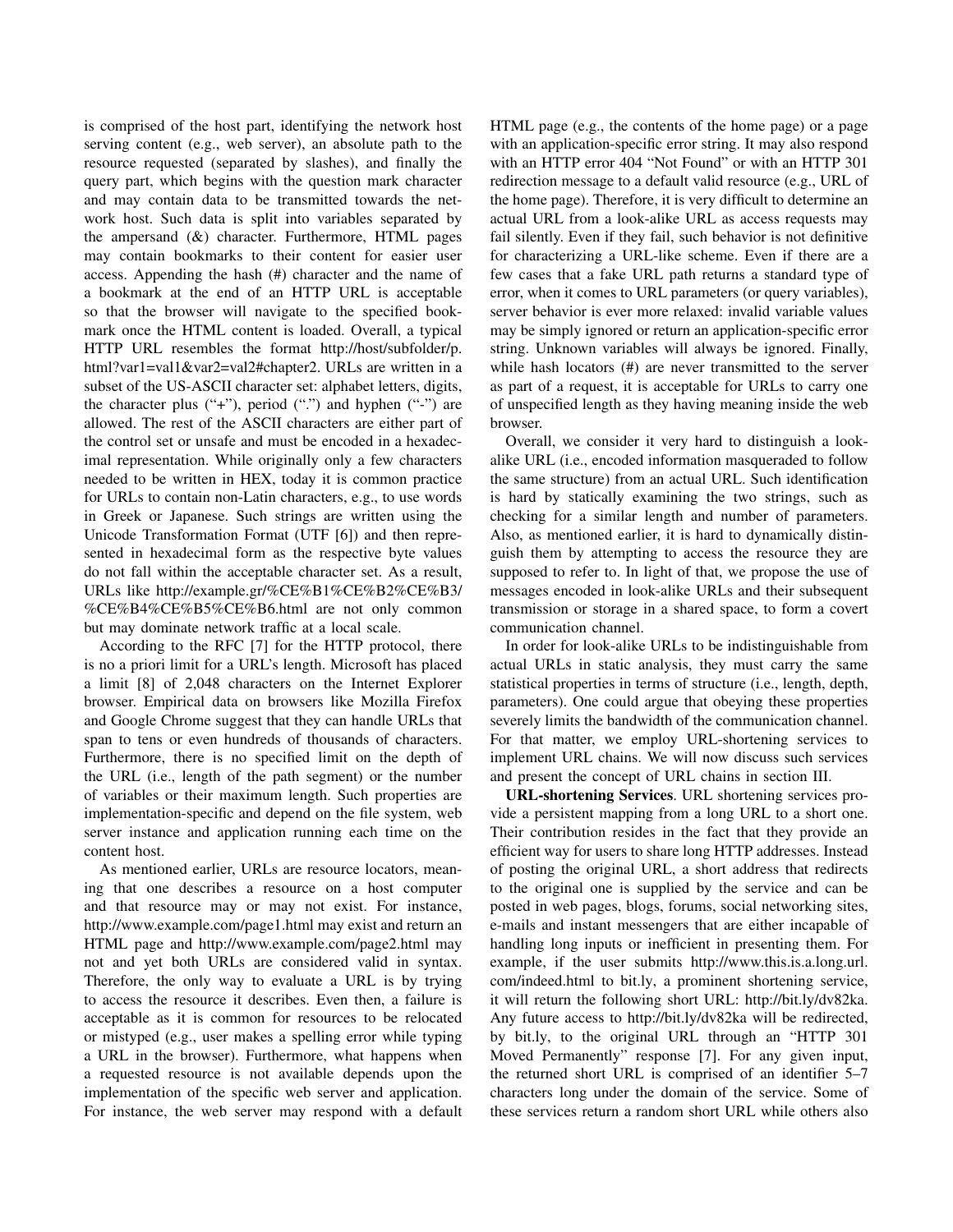support customized ones. Furthermore, such mappings are kept indefinitely in the vast majority of services, if not all of them.

Different limitations are posed by each service regarding the length and form of URLs to be shortened and, in some cases, input several megabytes long is accepted. Furthermore, certain services do not check whether the submitted content has a valid URL format, meaning it does not even have to start with http:// while all special HTML characters, from white spaces to symbols, are accepted and correctly handled. This behavior can be exploited to hide arbitrary content in URL shorteners. In section IV we present the traits and features of the most popular URL-shortening services.

Despite the different limitations, the common characteristic of all these services is that they store information (a long URL) and point to it via a pointer (the shortened version of the URL). Additionally, if the URL-shortening service is known, one may only refer to a short URL by its identifier which is only 5-7 characters long, resulting in a very efficient way to address a very long string of information using a pointer of less than 10 characters.

#### III. DEAD.DROP

## *A. Design and Operation*

The idea behind *dead.drop* is that messages are masqueraded as one or more look-alike HTTP URLs and subsequently shortened by one or more URL-shortening services. The shortening process conceals the true length of the information-carrying URL and makes it easier to blend in a population of other URLs in the network, a social networking site or an instant messaging session. Furthermore, URL-shortening exhibits some interesting characteristics that strengthen the covert nature of the system and support advanced features such as message chains, which are explained later on.

Message Encoding. Message strings are encoded into a Base64 chunk and that chunk is split into blocks of arbitrary size. These blocks are masqueraded as a look-alike HTTP URL, either as part of its path or values to query variables or location hashes.

For instance, the message string "This is a secret." will become "VGhpcyBpcyBhIHNlY3JldC4=" and that Base64 chunk will be split into blocks and form a URL like the following: http://cnn.com/VGhpcy/html/BpcyBhIH/en/ news?id=NlY3#JldC4%%3D. That URL will be subsequently shortened using a URL-shortening service, such as bit.ly to something like http://bit.ly/fGvq5h and the final short URL will be the token which will be kept as a pointer to the original message, or transmitted across communicating parties.

One could argue that the forged URL stands out, as apparently meaningless strings of characters are present in its path. However, we consider it hard to distinguish the fake URL in the example of Listing 1 where the look-alike URL http://maps.google.com/?q=%E7%A5%9E%E5... http://maps.google.com/?q=%56%47%68%70...

Listing 1. A real URL with unicode characters encoded in HEX versus a look-alike URL carrying a hidden message.

is masqueraded as if carrying characters in the Unicode set which are being represented by their hexadecimal values. On a side note, the real URL is 205 characters long while the message-carrying one is less than half its size.

The length of each block and their dissemination in the various segments of the URL is deterministic, so that the recipient of the hidden message may reverse it. It is based upon a pre-shared, secret, random seed between the sender and receiver. We consider the communication of this seed to take place out of band. Using that seed, blocks are not placed in order in the URL but are transpositioned. In the case of multiple URLs, such a transposition takes place between different URLs so that two sequential blocks of the original message are located in unrelated URLs. Furthermore, the seed determines which URL-shortening services will be used and in which order. The same thing happens with the selection of the domains in the prefix of the URL (e.g., cnn.com), which are selected from a pool based on the value of the secret. The secrecy of the random seed makes it harder for the adversary to distinguish a lookalike URL from an actual URL by statically observing their structural properties. However, even if the secret is revealed, we consider it non-trivial for one to detect an informationcarrying URL. In any case, we do not consider our encoding to be strong against cryptanalysis techniques but the original message can be encrypted prior to its hiding to preserve its secrecy even upon recovery.

On can argue that as the amount of encoded information increases, the URL's length will make it stand out among others in a network trace. For that matter we measure the amount of long URLs from a bit.ly trace we have obtained from the Twitter social network. It turns out that 10% is longer than 150 characters and 1% of the set is about 2K characters long. We consider a range of 150-2000 characters for encoding information in a single URL. In section IV we present our findings in a more analytical fashion.

Short-URL Chains. To share messages longer than 2K characters we use more than one information-carrying URL and in each one append pointers towards the next. Such practice is made possible by the use of URL-shortening services that digest the long URLs and return very short pointers. In detail: the message is encoded into multiple 2Kcharacter Base64 chunks. Each chunk is split into blocks and encoded in its own look-alike long URL. Each URL is shortened, starting from the last one moving towards the first one. Listing 2 provides an example for creating such chain of URLs. So if we want to share 3 2K-character chunks, we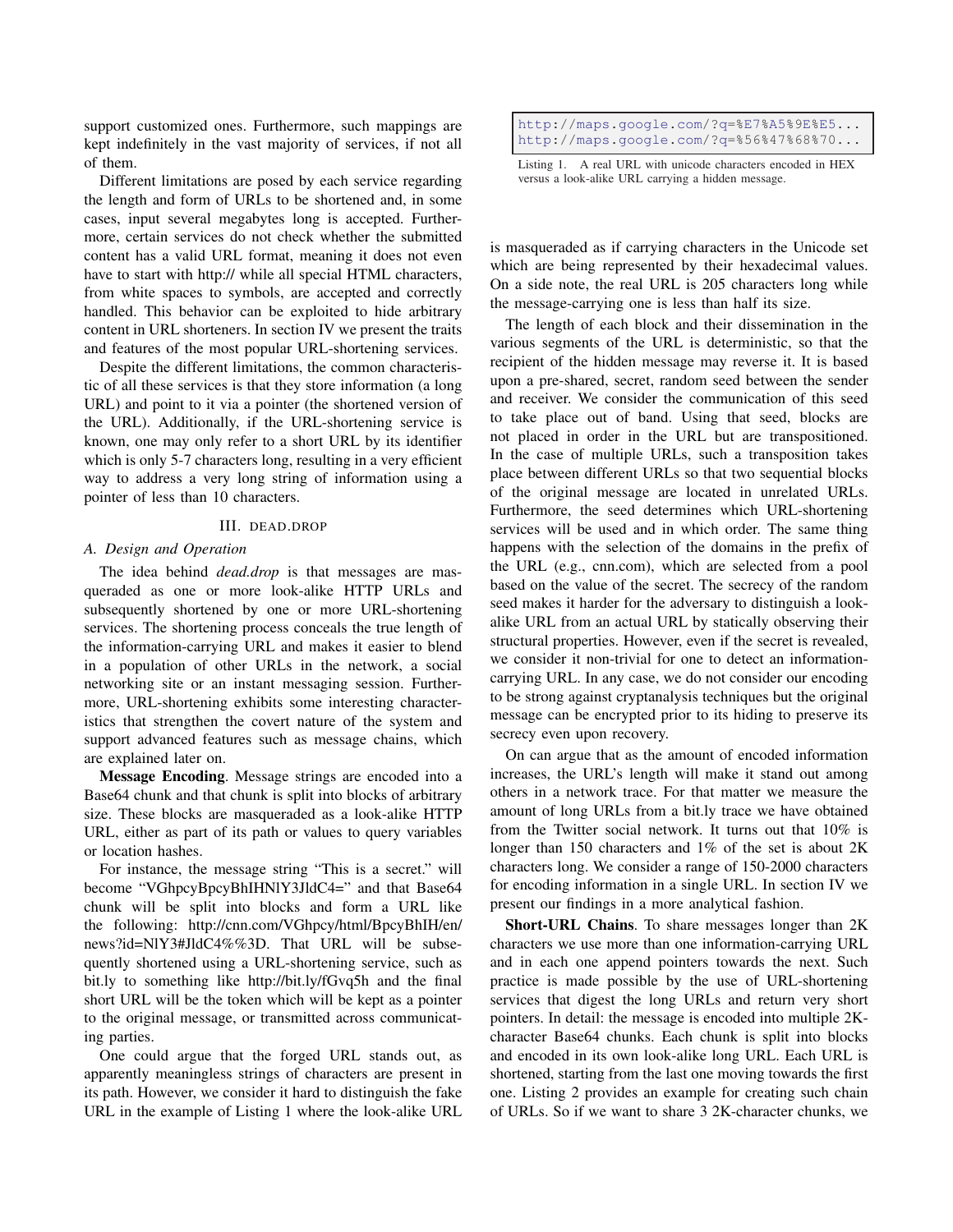| [IN STR] DATA1DATA2DATA3              |
|---------------------------------------|
| [STEP 1] $s$ (http://cnn.com/#DATA3#) |
| $=$ http://bit.ly/e2V3N0              |
| [STEP 2] http://cnn.com/#DATA2#       |
| s(http://cnn.com/#DATA2#e2V3N0)       |
| $=$ http://bit.ly/evkkYf              |
| [STEP 3] http://cnn.com/#DATA1#       |
| s(http://cnn.com/#DATA1#evkkYf)       |
| [OUT URL] = $http://bit.ly/gGPWL1$    |

Listing 2. Example creation of a URL chain.

will shorten the URL of chunk 3, next the URL of chunk 2 and finally the URL of chunk 1. The short URL produced by URL 3 is appended to the end of URL 2, prior to its shortening (steps 1 and 2). And the short URL produced by URL 2 is appended to the end of URL 1, prior to its shortening (step 3). The sender will only have to transmit the final short URL (http://bit.ly/gGPWL1). When the recipient tries to unwrap the short URL, he will extract the encoded information and find the address of the next short URL appended at the end.

#### *B. Implementation*

We have implemented *dead.drop* using a high-level messaging and a low-level communication layer, similar to the OSI model. The message layer provides read/write functionality to applications using *dead.drop*. It is responsible for translating a *write()* function call to a series of message-splitting-into-blocks operations, masquerading the information into URLs and, finally, digesting them into short URLs. It is also responsible for translating a *read()* function call into a short URL, decoding the URLs and, finally, reassembling the message. The communication layer is aware of URL shortening services and interacts directly with them. It implements the logic of *dead.drop* at the lowest layer using the URL-shortening services' HTTP API to communicate with them for URL shortening/unshortening operations.

Our prototype implementation of *dead.drop* is written in the C programming language. We employ the libcurl library for handling the HTTP communication with the URL shortening services. We have exposed a C API, as part of the messaging layer, and written a sample application, titled shortFS, for uploading/downloading small files or message strings using the URL shortening services.

## *C. Use Case*

Figure 1 presents an example interaction between two parties who wish to exchange messages in a stealthy way, using our system; Alice wishes to communicate message m to Bob. She splits the message into variable-size blocks and constructs look-alike URLs in reverse order, starting from the last block (step 2a). Each URL is shortened and appended to the next one (step 2b). Finally, the last URL is uploaded in Twitter. Considering that 25% of messages in

| <b>Service</b> | <b>Mapping</b> | Input            | Input          | URL          |
|----------------|----------------|------------------|----------------|--------------|
| <b>Name</b>    | <b>Type</b>    | <b>Max Chars</b> | <b>Check</b>   | Expir.       |
| bit.ly         | Custom         | 2,000            | N <sub>0</sub> | Never        |
| ow.ly          | Random         | 993              | N <sub>0</sub> |              |
| tinyurl        | Custom         | 1,000,000        | N <sub>0</sub> | Never        |
| su.pr          | Custom         | 993              | Yes            |              |
| tiny.cc        | Custom         | 8,000            | Yes            | Never        |
| is.gd          | Random         | 2,000            | Yes            | <b>Never</b> |
| cli.gs         | Custom         | 1,000            | Yes            |              |
| xrl.us         | Random         | 8,000            | Yes            | 5 years      |
| snipurl        | Custom         | 8,000,000        | N <sub>0</sub> | Never        |
| kl.am          | Custom         | 65,528           | N <sub>0</sub> |              |
|                |                | Table I          |                |              |

TRAITS OF THE 10 MOST POPULAR URL SHORTENING SERVICES.

this popular micro-blogging service contain some URL [9], Alice's action does not raise any suspicions. Bob receives the URL through Twitter, reverses the process (steps 4a, 4b) and reassembles Alice's message. As shown, real-time communication can be accomplished through a "live" channel such as a social network or blog.

## IV. STUDY OF URLS AND SHORT URLS

In this section we present several characteristics of the top URL shortening services that we leverage so as to incorporate them in *dead.drop*.

## *A. Profile of Shortening Services*

Table I outlines the traits and features of the most popular URL shortening services, sorted by their Alexa.com rank. Among their characteristics, we highlight whether they allow the user to *a priori* determine the returned short URL, their maximum allowed input URL length, the presence of a URL-format validation mechanism and, finally, whether there is an expiration date for their mappings.

The ability to customize the redirection URL enables us to address blocks by their hash, thus providing a more flexible design. Additionally, by selecting customized mappings from the namespace of a hash function we can avoid collisions with short URLs already registered with the service. The length of the input URL determines the block size we are able to upload, with larger sizes enabling more efficient transfers. As seen in Table I, in the worst case, two URL shortening services allow us to upload 993 bytes, while in the case of snipurl we can upload blocks of over 7.5 million characters. Finally, five of the top ten services apply some form of input checking to make sure it complies with the URL format. However, as our goal is to blend in the population of URLs on the network, our *dead.drop* URLs are able to meet such demands.

#### *B. Population of short URLs*

Here we measure the properties of a large set of long URLs collected from the Twitter social networking site. We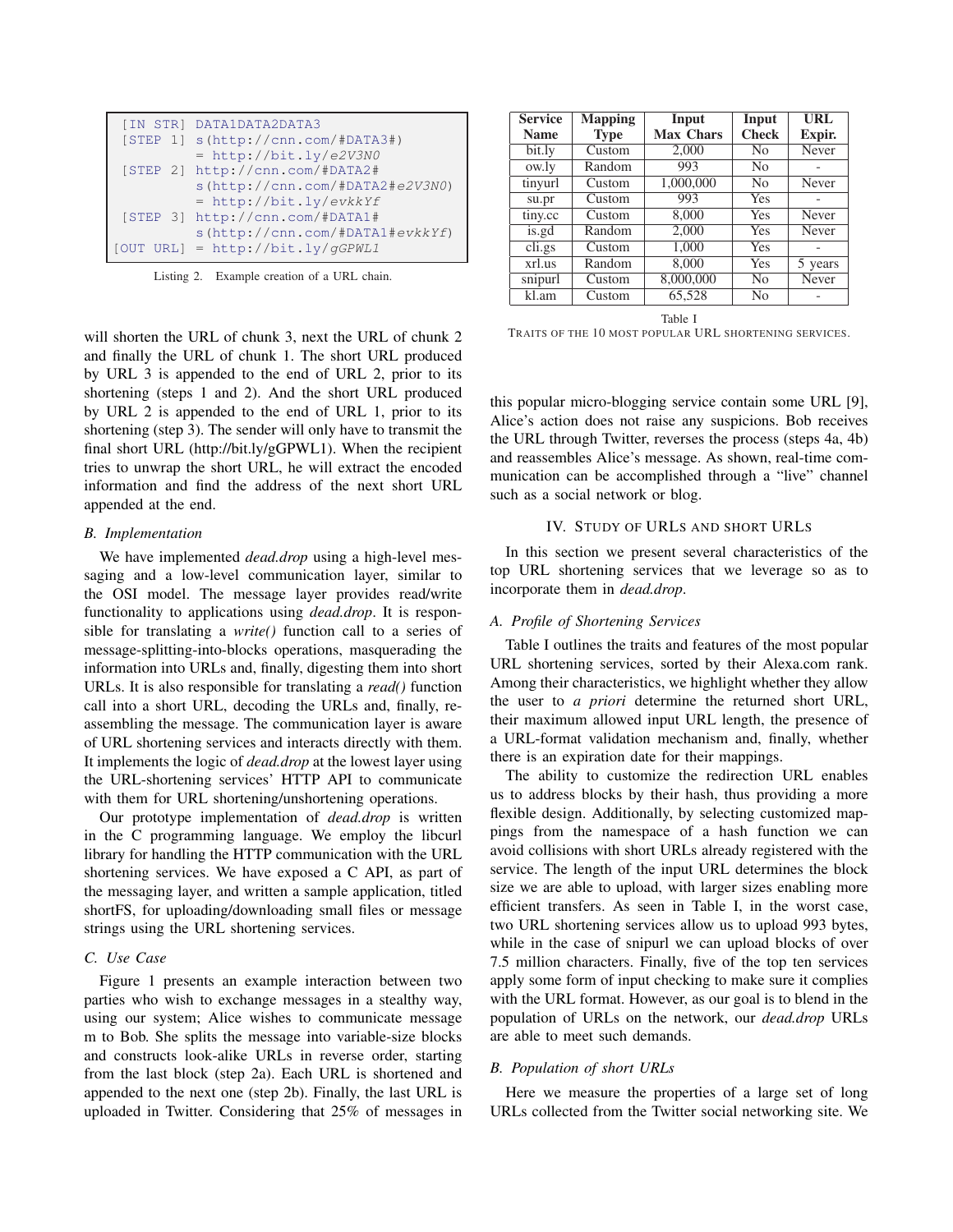

Figure 1. Use case for *dead.drop*; Alice splits a message into variable-size blocks and constructs look-alike URLs in reverse order, starting from the last block (step 2a). Each URL is shortened and appended to the next one (step 2b). Bob receives a single URL, the one for message block zero, and recovers the message by reversing the process (steps 4a, 4b).

captured 1 million bit.ly short URLs and expanded them to acquire our dataset. In detail, we measure: the length of the long URLs, their depth (i.e., how many times the '/' character is encountered in the path of URL) and the number of parameters each one carries at the end.

As seen in Figure 2, 10% of all URLs (and 53% of URLs with characters in hexadecimal representation) is longer than 150 characters. This observation affects the amount of information that may be encoded in a single URL, as our goal is to blend in with the rest of the URLs on the network. However, the use of URL chains, as detailed in section III, allows us to transmit a much larger amount of information.

Figure 3 gives an idea of the depth of the long URLs, i.e., the number of levels, beneath the root of the web domain. We can see that 20% of the URLs has a depth of at least 7, meaning we can place at least 7 blocks of information as part of the URL's path, as demonstrated in section III.

The same figure, also depicts the number of parameters each long URL has. One may notice that 17% of the URLs has more than 3 parameters. As a result, we can place more than 3 blocks of information, masqueraded as URL parameters, and have the URL blend among others.

To sum up, our measurements show that we can place hidden information in a legitimate-looking URL and blend in with 10% of the URLs in our set in the following way: we can include 7 blocks of information as part of the URL's path and 3 blocks of information as part a URL parameter. At any time, the size of each of those blocks can be such that the total length of the URL remains close to 150 characters.

Evidently, there is obviously a tradeoff between unobservability and channel capacity; a tradeoff present in all covert channels. One could blend in with more than 10% (e.g., more than 30%) of a URL population by decreasing the block size of his messages to less than 150 characters (e.g., 100 characters).

#### *C. Failure Transparency*

In section II we talked about how Web servers handle requests for invalid resources transparently and therefore it is not always possible for someone to determine if a URL is valid or not by simply inspecting the HTTP response from the Web server. To verify this behavior we used the same population of 1 million short URLs, expanded them to their long equivalents and measured the extend to which failures in the corresponding Web sites were transparent. In detail, for each URL we tried accessing it, accessing the root of the domain (e.g., http://www.example.com if the URL was http://www.example.com/test/page.html) and accessing a random path under the domain which was certain not to exist. Overall, in 20% of the cases the Web servers returned the same HTTP response code (HTTP 200) for both the valid URL and the invalid URL (random path under valid domain).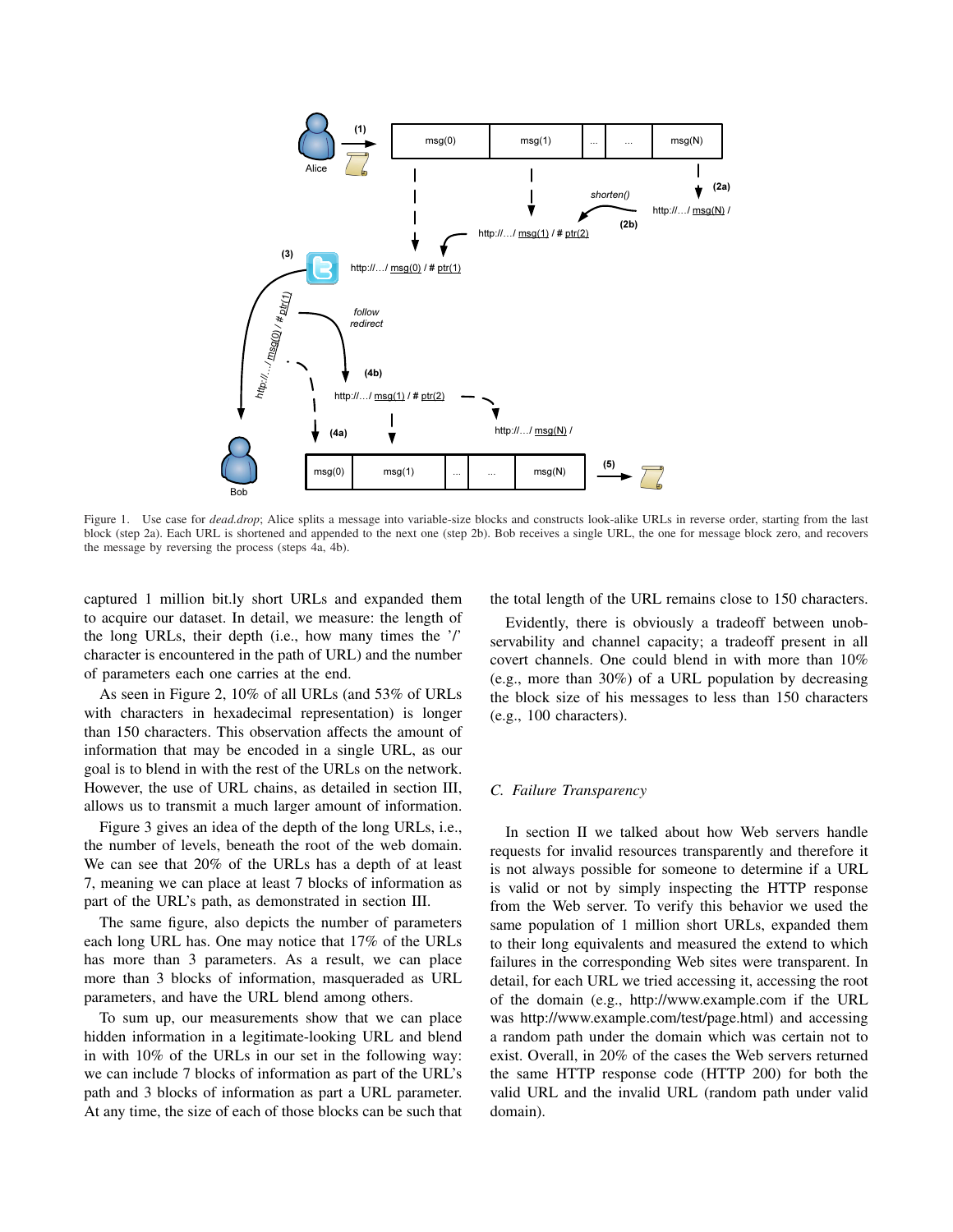

Figure 2. Length of 1M sampled URLs.

### V. SECURITY ANALYSIS

## *A. Threat Model*

Our adversary is a person with monitoring access to the network, e.g., an administrator. He may be close to the message sender or receiver or somewhere in the network path between them. He is able to conduct deep packet inspection, extract packet segments, e.g., HTTP headers, and perform string matching. He routinely monitors network traffic of instant messaging applications, e-mail and communication with online forums and social networks (e.g., Twitter). He is aware of our technique and tries to a) identify look-alike URLs and b) recover their hidden message.

Our security requirements are a) to be very hard for the adversary to distinguish a look-alike URL among a population of URLs on the network and b) to require some advanced form of analysis (e.g., cryptanalysis) in order to extract the hidden message.

We also require that it is very hard for the adversary to proactively apply some form of transformation on the network packets as they leave or enter his network, so that without knowledge of a specific look-alike URL he is able to destroy the hidden message while preserving the functionality of a real URL, i.e., allowing a user to access the actual resource being referenced.

## *B. Unobservability*

Static Analysis. Such analysis tries to identify a lookalike URL string in a population of URL strings. The statistical and structural properties of URLs are employed to highlight anomalies in the format, length, depth and number of parameters of the URL. Additionally, semantical heuristics can be employed to highlight URLs that appear non-readable by humans. Our goal in *dead.drop* is to conform to the statistical and structural properties of a population of URLs. In section IV we discussed how we are able create lookalike URLs with the same properties as 10% of a sample population of URLs. In addition, as URL-shortening services are already very popular, their use by *dead.drop* and their presence in any communication cannot constitute a heuristic by which look-alike ULRs are identified. What is more, as *dead.drop* employs a plethora of shortening services, as well



Figure 3. URL Depth and number of parameters.

as a great variety of real domains that are included in the look-alike URLs, the covert channel cannot be characterized by the persistency of certain services or domain strings. Furthermore, while URLs used to be human-readable, the common practice of including the hexadecimal values of characters from the UTF-8 character set to support URLs in non-English languages has diminished that expectation. As demonstrated in section III look-alike URLs can assume such forms so that they are indistinguishable from actual URLs. Moreover, in the sample population of 1M URLs studied in section IV, more than 5% of them belong to this category and we expect such a percentage to be much higher or even be dominant in more localized URL samples in countries like Greece or Japan.

Dynamic Analysis. Such analysis tries to evaluate a URL and decide upon its validity. The adversary tries to access the resource referenced by the URL and decide based on the web server's response whether it is an actual URL or a look-alike. As mentioned in section II the web server's or application's response to an invalid request is implementation-specific, may silently fail and even if it fails hard, such behavior it not definitive for characterizing a URL-like scheme as the web is already populated with broken URLs [?].

## *C. Robustness*

Assuming an adversary has captured a known-to-be information-carrying URL, our goal is to render the use of some advanced form of analysis (e.g., cryptanalysis) mandatory for the extraction of the hidden message. The purpose of *dead.drop* is not to preserve the secrecy of the message once its container, the URL, has been discovered. For that matter, the message can be encrypted using some symmetric or asymmetric cryptographic function and then covertly transmitted using *dead.drop*. Nonetheless, message extraction is not as trivial as concatenating the parts of a URL string.

As described in section III, the way the message is encoded and hidden is based upon a pre-shared, secret, random seed between the sender and receiver so that two sequential blocks of the original message are located in unrelated segments of a URL or multiple URLs.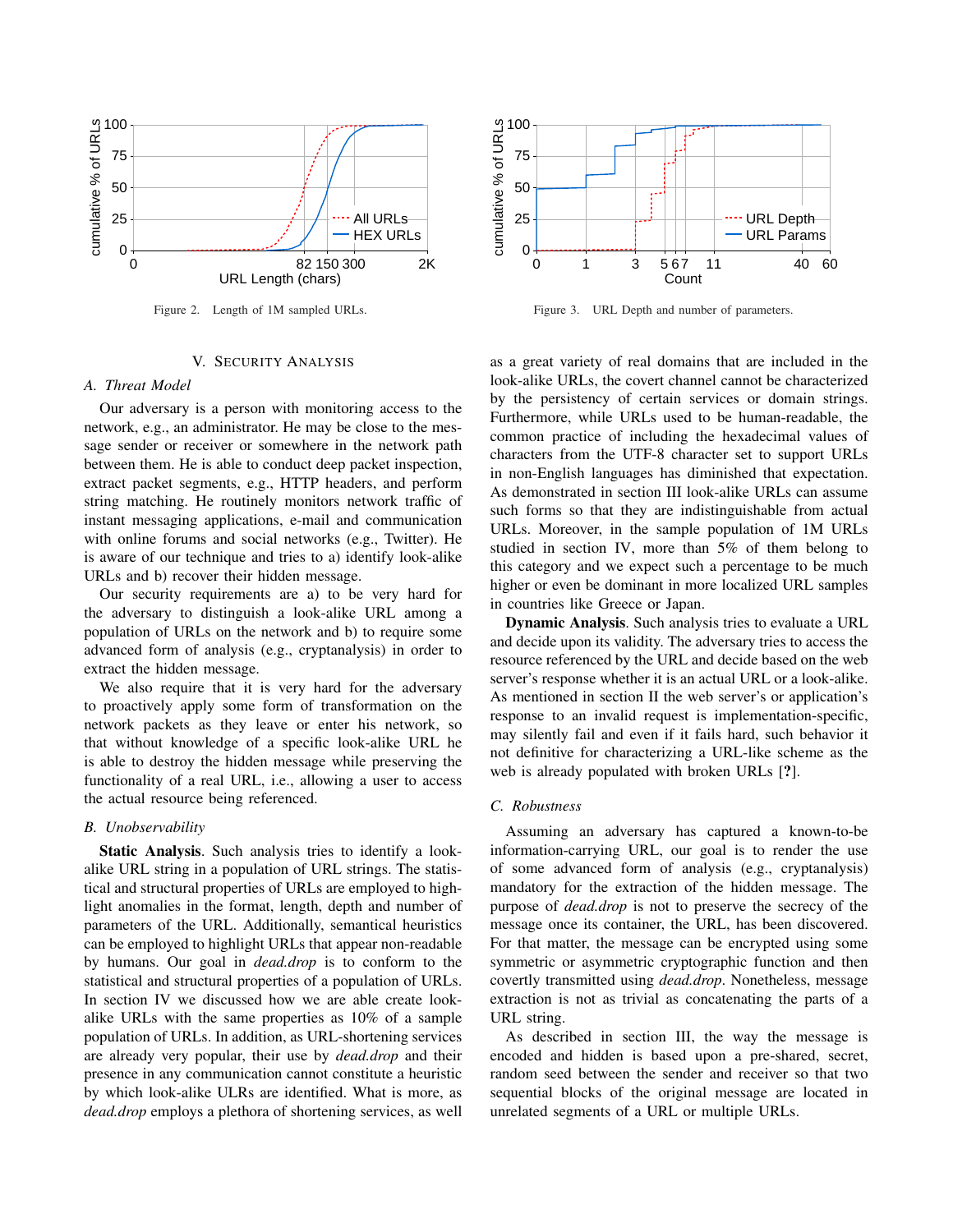URL chains pose a certain risk, because if an adversary discovers one link, he may be able to recover a subset or all the URLs in that chain by following the address of the next short URL. For that matter, the parts carrying the encoded information from all the previous URLs are XOR-ed with each other to form a keystream and the first k-characters of that keystream are used to XOR the k-character address of the next short URL. That way, one is unable to read the actual address of the next short URL, from the end of the current URL, unless he is in possession of all previously exchanged URLs.

## *D. Countermeasures by the Adversary*

One of the requirements for *dead.drop* is to be very hard for the adversary to proactively apply some form of transformation to all URLs, entering or leaving his network, that would destroy hidden information in look-alike URLs while leaving actual URLs intact. We consider such practice to be infeasible at the network level and discuss the case of a transparent HTTP proxy at the application level.

An adversary close to the receiver can install a transparent HTTP proxy so that outgoing HTTP requests are intercepted and handled by the proxy. Initially, the receiver places a request towards a URL-shortening service that is expected to return a long look-alike URL. The URL-shortening service responds with an HTTP 301 redirection message to the request, containing the long URL. In the case of a transparent proxy, the receiver is the proxy's client. If the proxy places the request on behalf of the client, there are two possible scenarios: follow-up on the redirection and serve the final response, i.e., HTML page, to the client, or return the redirection header and let the client issue a new request towards the domain of the long URL.

If the proxy does the latter, the client immediately becomes aware of the long look-alike URL and is able to recover the hidden message. If the proxy is configured to silently follow-up on the redirection, the client is deprived access to the look-alike URL string, which contains the hidden information, and is provided with only the outcome of the redirection. In a redirection towards an actual URL, the right HTML page will be returned so that legitimate URLs are not affected. However, in the case of a lookalike URL the important part is the URL itself and not the response, which may not even exist. This is a traffic transformation case where legitimate URLs are not affected but look-alikes are destroyed. However, this type of configuration is considered impractical and insecure and for that matter we find it unlikely for such a solution to be widely adopted. Nevertheless, in *dead.drop* we can hide messages in look-alike URLs using the HTTPS scheme which prompts an SSL/TLS session with the remote host. Proxies are not able to relay an encrypted session and as a result the long URL must be returned to the client.

#### *E. Countermeasures by shortening services*

As we employ URL-shortening services we consider possible measures that can be taken by these services to prevent us from utilizing them. It is our belief that the type of use taking place does not violate their terms of service.

Rate limiting. By limiting the amount of requests a user can issue in a specific time interval, a shortening service can affect a user transmitting a large volume of hidden messages with the use of URL chains. However, *dead.drop* aims at using many shortening services in parallel to avoid being characterized by the use of a specific service. As a result, the number of URL chains created is distributed among many different services. Furthermore, several news sites or blogs routinely utilize such services to acquire short links for a large volume of articles as they are published.

Reduction of acceptable URL length. *dead.drop* blendsin with a population of actual URLs (e.g., 10% as shown in section IV). Therefore if URL shortening services reduce the acceptable URL length they will also discard a significant portion of normal traffic, something that we believe is undesired. At the moment the vast majority of services permits input many times longer that the bounds we have set for *dead.drop*. Moreover, let it be noted that the HTTP RFC does not set a limit to the length of a URL.

Content inspection. Heuristics can be employed to verify that submitted content follows the format of URLs, so as to prevent the submission of arbitrary content. However, as one of the requirements of *dead.drop* is to masquerade the hidden information according to the structure of a legitimate URL, we are not affected by such an inspection. Furthermore, some shortening services attempt to verify the existence of the domain or the actual page the long URL points to. Even if they do so, the ambiguity of web applications when handling erroneous input, as we have already discussed in section III, allows us to overcome such measures.

URL mapping expiration. In section IV we showed that 90% of the top URL-shortening services preserves mappings indefinitely. Even if such practice ceases, the goal of a covert communication channel, such as *dead.drop*, is to allow the transmission of short-lived messages and therefore mapping expiration will not affect us.

## VI. RELATED WORK

Ahsan et al. [10] overload flags and fragmentation fields in the IPv4 packet header to communicate "1" and "0" bits between two cooperating parties. Fuller [11] utilizes the DNS query recursion flag to achieve bit signaling between two parties. Bauer [12] constructs message exchange through mixnets using a set of cooperating web servers which provide cover traffic. Oblivious web surfers, visiting specially crafted pages, serve as the message propagation medium. Hiding information in images [13] is perhaps one of the most popular and well-known techniques. A common practice is to overload the LSB with the bits to be signaled. Finally,